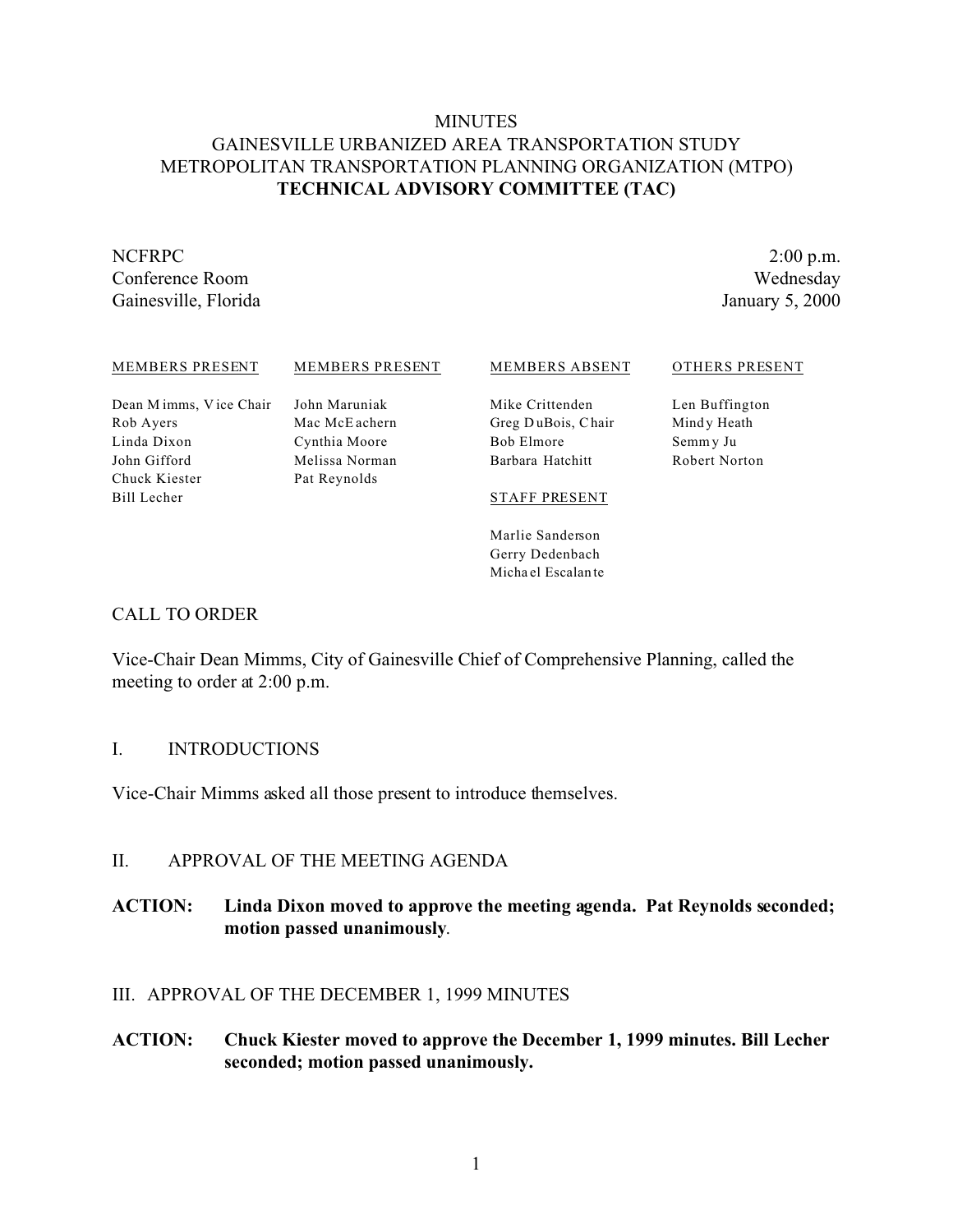#### IV. CHAIRMAN'S REPORT

Mr. Marlie Sanderson, MTPO Director of Transportation Planning, stated that the next MTPO meeting is scheduled for January 20, 2000. He also said that there would be a Long Range Transportation Plan workshop on January 19, 2000.

# V. AGENDA ITEMS TO BE DISCUSSED- LISTED IN ORDER OF IMPORTANCE

# A. MAIN STREET RECONSTRUCTION

Mr. Gerry Dedenbach, MTPO Senior Transportation Planner, stated that there are two Design Team recommendations that have not been included in this project by the Florida Department of Transportation (FDOT). He said they consisted of the use of concrete pavers at the Main Street/University Avenue intersection and the consideration of reversing the one-way direction of SE 4 Place. He added that the Design Team also recommends that a roundabout be constructed at the Main Street/Depot Avenue intersection.

Mr. Rob Ayers, FDOT District 2 Regional Planning Administrator, discussed the Main Street project and answered questions.

# **ACTION: Teresa Scott recommend that MTPO support the FDOT Main Street Reconstruction and incorporate the following items into the project:**

- **1. provide an at-grade median opening for pedestrians/bicyclists at S 3 Ave./Sun Center with a curb-cut and ramp modifications on the east side of Main Street;**
- **2. support the one-way westbound option with on-street parking on both sides of the street for the unit block of NW 1 Ave.;**
- **3. provide an at-grade median opening for pedestrians/bicyclists at N 3 Ave.;**
- **4. support the provision of a westbound right-turn slip lane with a pedestrian refuge island and crosswalks at N 8 Ave.; and**
- **5. use real bricks or pavers rather than Streetprint treatment throughout the corridor; and**
- **6. have FDOT research decreasing the turn radii on the southeast corner of N 1 Ave., because right turns are already prohibited at this location.**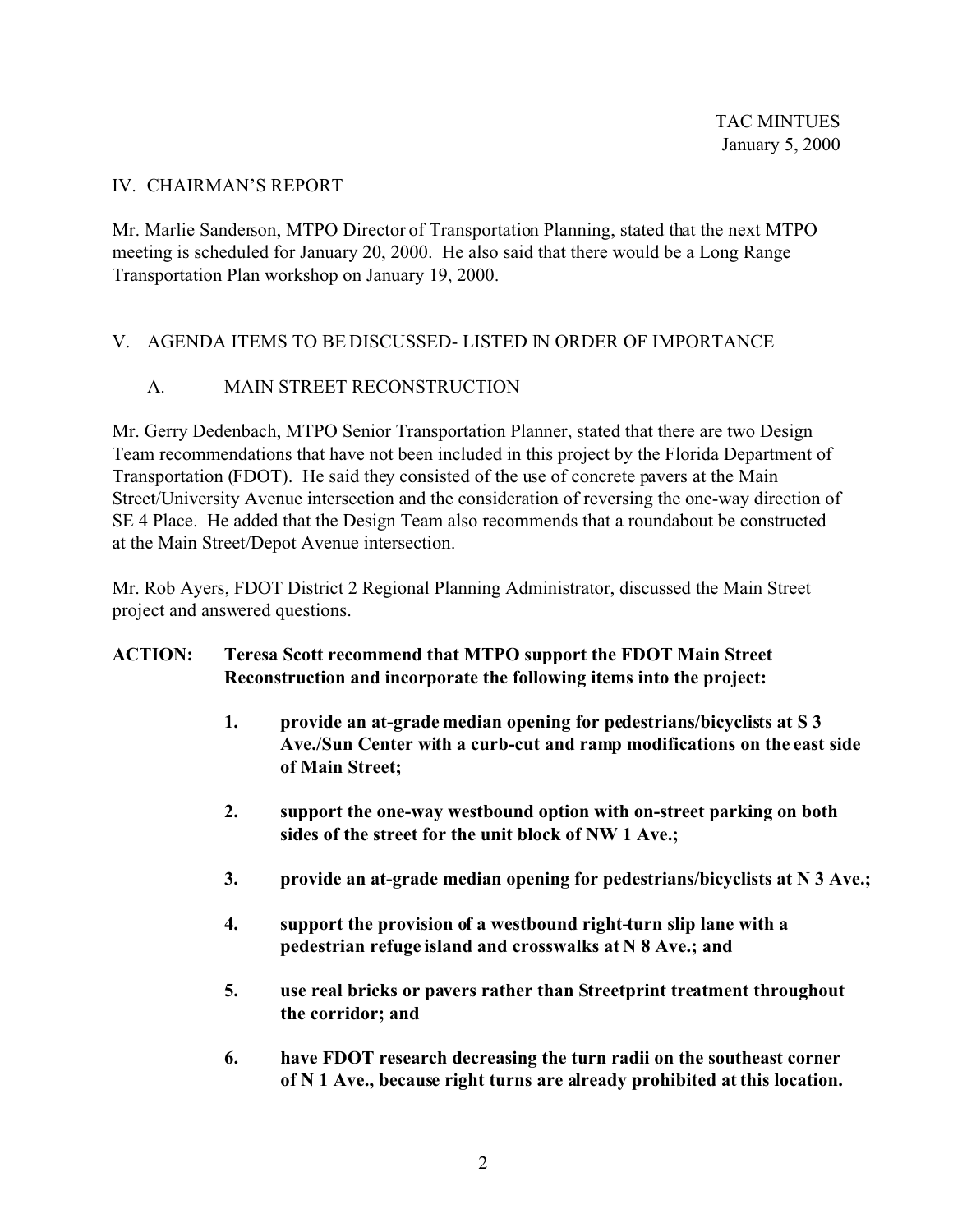**Bill Lecher seconded.**

**There was a unanimous call of the question. The motion passed unanimously.**

- **ACTION: Teresa Scott moved to request that the MTPO contract some immediate shortterm modeling of Main Street, to investigate the feasibility of reducing facility from four lanes to two lanes to allow permanent on-street parking. Linda Dixon seconded; motion passed 11 to 1.**
	- B. ALACHUA COUNTY BICYCLE MASTER PLAN

Mr. Sanderson stated that, at its December 9, 1999 meeting, the MTPO discussed the Bicycle/Pedestrian Advisory Board (B/PAB) recommendation to include the proposed Bicycle Master Plan as a funded project in the FDOT's Tentative Five Year Work Program for Fiscal Years 2000/2001 to 2004/2005. He said that Alachua County Public Works Department staff requested that the scope of the Bicycle Master Plan be expanded from the Gainesville Metropolitan Plan to include all of Alachua County. He added that Commissioner Hutchinson requested that Alachua County staff work with Mr. Bruce Landis, SCI Inc. Vice-President, to develop a cost estimate for the Bicycle Master Plan as a countywide project and to bring the additional cost estimate to the Alachua County Commission. He reported that Mr. Landis has prepared a preliminary scope-ofservices and cost estimate for the project. He also reported that the FDOT would be funding half of study with the remaining portion being funded equally by City, County and the MTPO.

Ms. Mindy Heath stated that, since the study is County wide, the Board of County Commissioners should also approve this study.

# **ACTION: Bill Lecher moved to recommend that MTPO, County Commission, and City Commission to support:**

- **1. the MTPO staff recommended draft scope-of-work;**
- **2. a funding strategy whereby FDOT will fund ½ of the project, and the local agencies (City, County, MTPO) will each fund 1/6 of the project; and**
- **3. a schedule whereby Tasks 1-4 are essentially completed by May 2000, and Tasks 5-6 are completed by Fall 2000.**

**Teresa Scott seconded; motion passed unanimously.**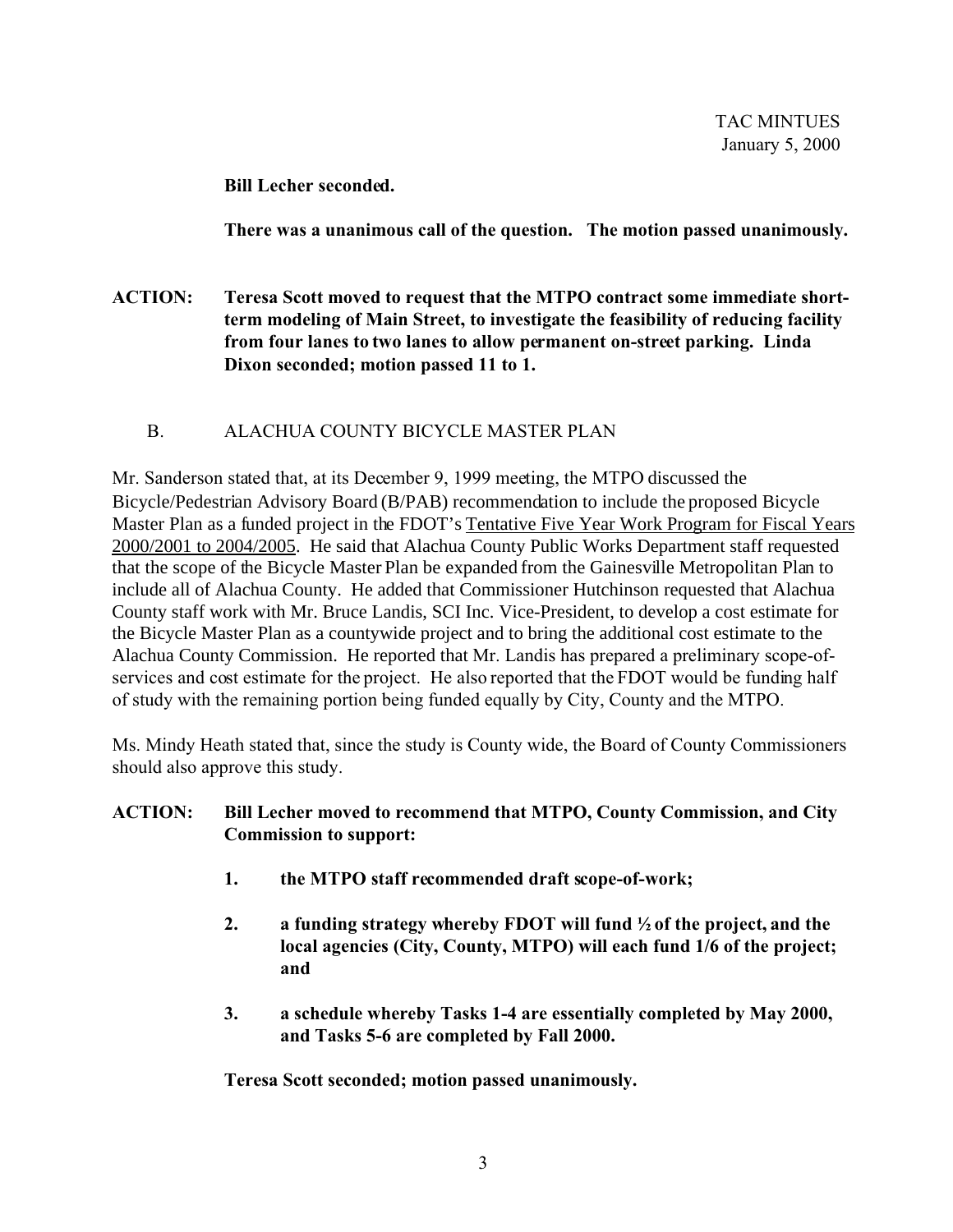#### C. ELECTION OF OFFICERS

Mr. Dedenbach stated that it was time to elect a new TAC Chair and Vice-Chair. He said that, currently, Mr. DuBois is the Chair and Mr. Dean Mimms, City of Gainesville Chief of Comprehensive Planning, is the Vice-Chair.

#### **ACTION: Teresa Scott moved to nominate Dean Mimms as Chair and Bill Lecher as Vice-Chair. Linda Dixon seconded.**

#### **ACTION: Mac McEachern moved to close the nominations and adopt the slate. Rob Ayers seconded; motion passed unanimously.**

# D. FLORIDA'S SUNSHINE LAW

Mr. Dedenbach discussed the Sunshine Law and conflict of interest issues and answered Committee members questions.

# E. W UNIVERSITY AVENUE TRAFFIC ANALYSIS- DRAFT SCOPE-OF-WORK

Mr. Sanderson stated that, at its August 17, 1999 meeting, the MTPO referred the W. University Avenue preferred alternative to the B/PAB, Citizens Advisory Committee (CAC), TAC, FDOT District 2 and Ms. Melanie Carr, FDOT Management Systems Coordinator, for review and comment. He said that the MTPO requested that a recommendation be developed concerning whether the boundaries of the project should go farther east and west and for a review of the Year 2020 transportation model assumptions. He discussed the Advisory Committees' and FDOT's comments and recommendations. He recommended that the TAC review the "Scope and Cost Estimate for the University Avenue Corridor Traffic Analysis" and be prepared to discuss this material with Mr. Blanton at the next meeting on January 19, 2000.

Linda Dixon stated that it would be wise to include discussion regarding Main Street with Mr. Blanton at the January 19, 2000 meeting.

#### F. FDOT TENTATIVE FIVE YEAR WORK PROGRAM

Mr. Sanderson stated that, each year, FDOT prepares and submits a Five Year Work Program to the State Legislature. He said that the MTPO, at its December meeting, requested that FDOT include the following projects in its Tentative Five Year Work Program for Fiscal Years